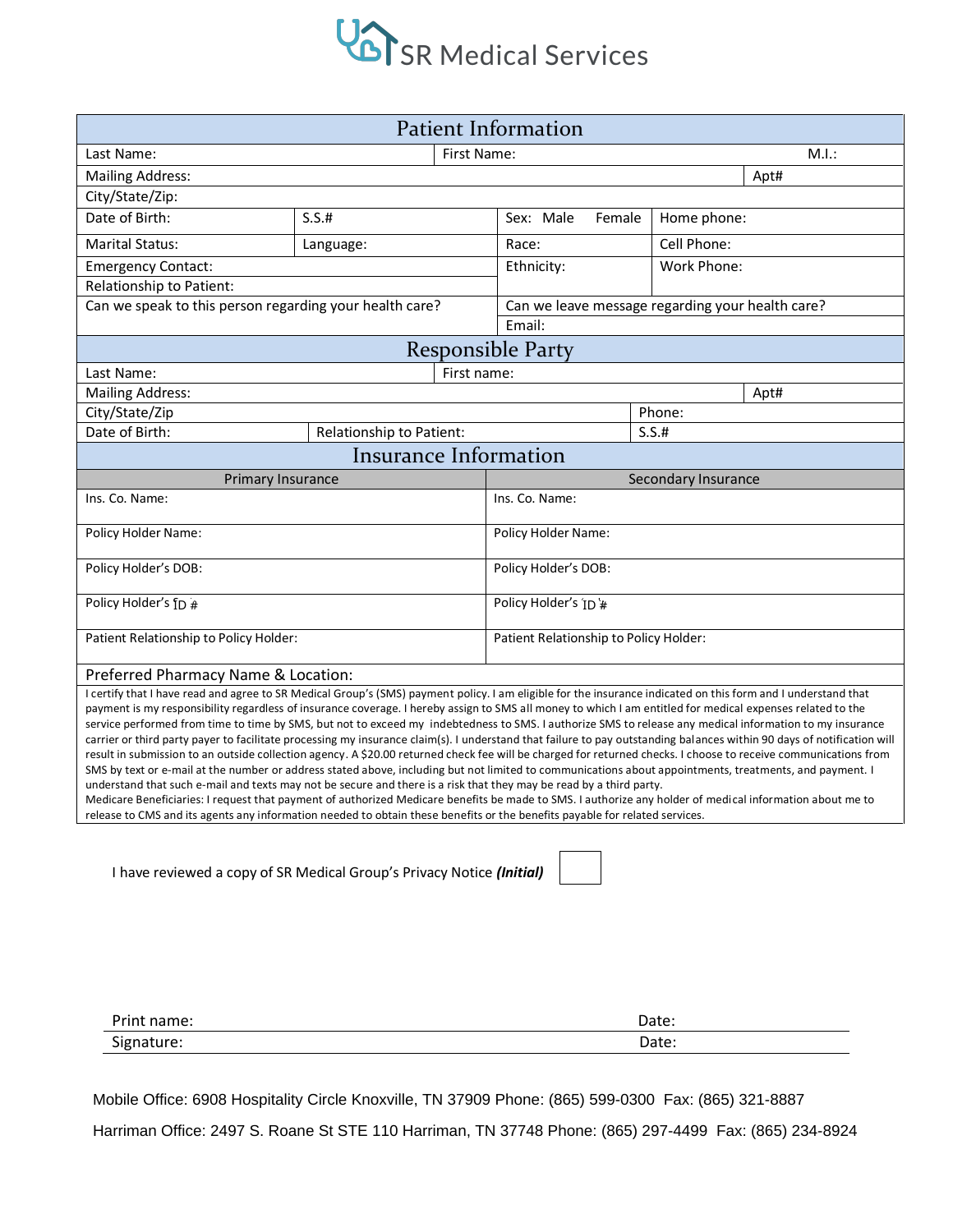

| <b>Medical Information</b>                                                                                            |  |  |  |
|-----------------------------------------------------------------------------------------------------------------------|--|--|--|
| Patient Name:                                                                                                         |  |  |  |
| (First)<br>(Last)<br>(M)<br>List all current medications: (If you do not know, please contact your pharmacy)          |  |  |  |
|                                                                                                                       |  |  |  |
|                                                                                                                       |  |  |  |
|                                                                                                                       |  |  |  |
|                                                                                                                       |  |  |  |
|                                                                                                                       |  |  |  |
| List all known allergies:                                                                                             |  |  |  |
|                                                                                                                       |  |  |  |
|                                                                                                                       |  |  |  |
|                                                                                                                       |  |  |  |
| Other medical providers involved in your health care :(i.e. Cardiologist, Mental Health Provider, Kidney Doctor, etc) |  |  |  |
|                                                                                                                       |  |  |  |
|                                                                                                                       |  |  |  |
|                                                                                                                       |  |  |  |
|                                                                                                                       |  |  |  |
|                                                                                                                       |  |  |  |
| Please answer the following questions :                                                                               |  |  |  |
| Are there any vision problems that affect your communication?<br>Yes<br>No.                                           |  |  |  |
|                                                                                                                       |  |  |  |
| Are there any hearing problems that affect your communication?<br>Yes<br>No                                           |  |  |  |
| Current living situation (circle all that apply)                                                                      |  |  |  |
|                                                                                                                       |  |  |  |
| Single Family household Multi Family Household Homeless Shelter<br>Skilled Nursing Facility Other: ____               |  |  |  |
| <b>Smoking/Tobacco Use:</b><br>Current<br>Past<br>Never                                                               |  |  |  |
| Number of years:<br>Amount:<br>Type: Type:                                                                            |  |  |  |
| Alcohol Use: Current<br>Drinks per week:<br>Past<br>Never                                                             |  |  |  |
| <b>Recreational Drug Use:</b><br>Current<br>Past<br>Never Type: _                                                     |  |  |  |

**Are you sexually active?** *Yes No*

**How often do you get the social and emotional support you need?** *Always Usually Rarely Never* 

**Any other social or emotional concerns you would like to discuss?** 

Mobile Office: 6908 Hospitality Circle Knoxville, TN 37909 Phone: (865) 599-0300 Fax: (865) 321-8887 Harriman Office: 2497 S. Roane St STE 110 Harriman, TN 37748 Phone: (865) 297-4499 Fax: (865) 234-8924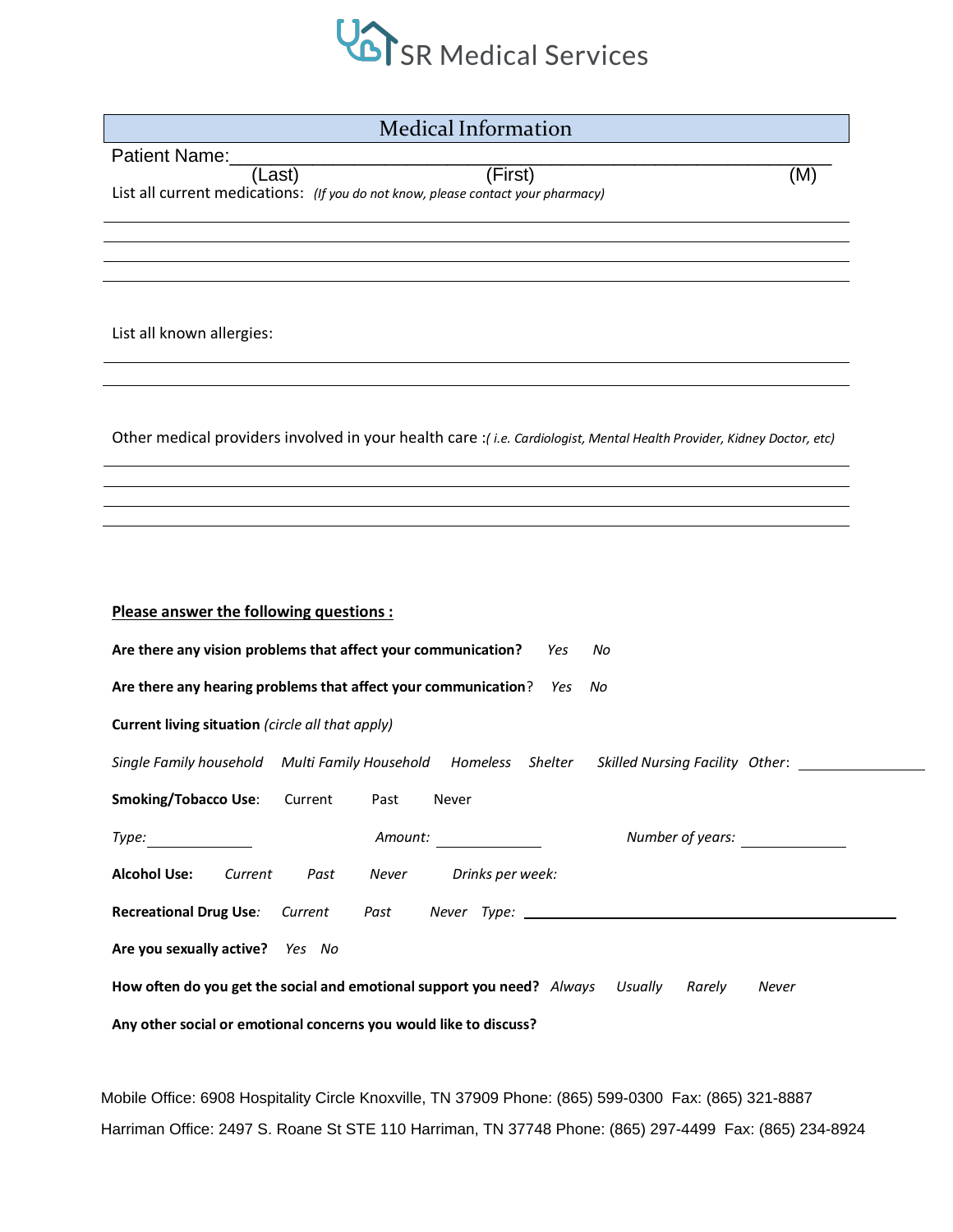

| <b>Medical Information</b> |                       |                                     |                             |  |  |
|----------------------------|-----------------------|-------------------------------------|-----------------------------|--|--|
| Patient Name:              |                       |                                     |                             |  |  |
|                            | (Last)                | (First)                             | (MI)                        |  |  |
|                            |                       | <b>Personal Medical Information</b> |                             |  |  |
| (Check all that apply)     |                       |                                     |                             |  |  |
| <b>ADHD</b>                | Crohn's Disease       | <b>Hiatal Hernia</b>                | Osteopenia/Osteoporosis     |  |  |
| Alcoholism                 | COPD/Emphysema        | High Blood Pressure                 | Parkinson's Disease         |  |  |
| Allergies                  | Dementia              | <b>Kidney Stones</b>                | Peripheral Vascular Disease |  |  |
| Anemia                     | Depression            | Kidney Disease                      | Peptic Ulcer                |  |  |
| Anxiety                    | Diabetes 1 or 2       | High Cholesterol                    | Psoriasis                   |  |  |
| Arrhythmia                 | <b>Diverticulitis</b> | <b>HIV</b>                          | Pulmonary Embolism (PE)     |  |  |
| Arthritis                  | DVT (Blood Clot)      | <b>Hepatitis</b>                    | <b>Rheumatoid Arthritis</b> |  |  |
| Asthma                     | GERD (Acid Reflux)    | Irritable Bowel (IBS)               | Seizure Disorder            |  |  |
| <b>Bipolar</b>             | Glaucoma              | Lupus                               | Sleep Apnea                 |  |  |
| <b>Bladder Problems</b>    | <b>Headaches</b>      | Liver Disease                       | Stroke                      |  |  |
| <b>Bleeding Problems</b>   | <b>Heart Disease</b>  | <b>Macular Degeneration</b>         | <b>Thyroid Disorder</b>     |  |  |
| Cancer                     | <b>Heart Attack</b>   | Neuropathy                          | <b>Ulcerative Colitis</b>   |  |  |

## **Family History**

(Please check all that apply to immediate family. i.e. Mother, Father, Siblings, Grandparents)

| <b>Breast Cancer</b>  | If so, whom? |
|-----------------------|--------------|
| Colon Cancer          |              |
| Other types of cancer |              |
| High Blood Pressure   |              |
| Stroke                |              |
| <b>Heart Problems</b> |              |
| <b>Diabetes</b>       |              |

# **Surgical History**

| <b>Type of Surgery</b> | <b>Date of Surgery</b> | Surgeon |
|------------------------|------------------------|---------|
|                        |                        |         |
|                        |                        |         |
|                        |                        |         |
|                        |                        |         |
|                        |                        |         |

Mobile Office: 6908 Hospitality Circle Knoxville, TN 37909 Phone: (865) 599-0300 Fax: (865) 321-8887

Harriman Office: 2497 S. Roane St STE 110 Harriman, TN 37748 Phone: (865) 297-4499 Fax: (865) 234-8924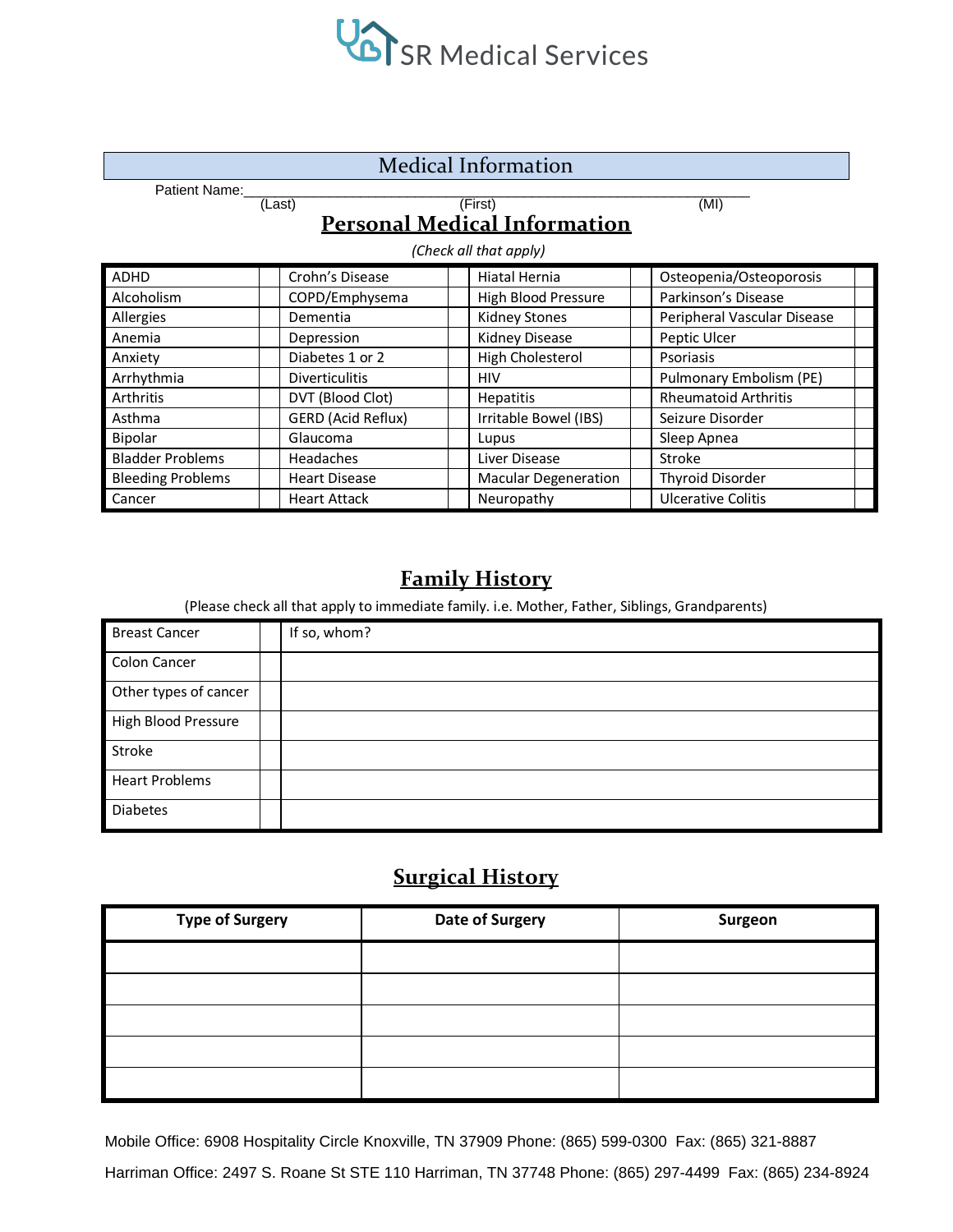

Patient Name:\_\_\_\_\_\_\_\_\_\_\_\_\_\_\_\_\_\_\_\_\_\_\_\_\_\_\_\_\_\_\_\_\_\_\_\_\_\_\_\_\_\_\_\_\_\_\_\_\_\_\_\_\_\_\_\_\_\_\_\_\_\_\_\_\_\_\_

(Last) (FIRST) (MI)

Please sign at the bottom to acknowledge that you have read & understand the following statements.

#### **Authorization to Treat**

I have received all the information that I need to make an informed decision, and I consent to and authorize the performance of medical treatments and of any other minor surgical procedures which may be considered medically necessary if advisable by Dr. Susan Reyes and/or any Nurse Practitioners. By signing below, I acknowledge that I have read and understand the information on this form, and that I have had the opportunity to ask questions and understand the benefit/risk of my treatments now and on-going.

#### **Insurance Consent**

I certify that the information given by me in applying for payment under Title XVlll and/or Title XlX, of the Social Security Act, is correct. I authorize any holder of medical or other information about me to release to the Social Security Administration or its intermediary carriers, any information needed for this or a related Medicare claim. I request that payment of authorized benefits be made on my behalf. I assign the benefits for physician(s) services. I understand that I am responsible for my health insurance deductibles and coinsurance.

#### **Patient Agreement**

SR Medical Services is a smoke free, litter free facility. Smoking is not permitted on any grounds at any location. Violation of policy is grounds for dismissal per Office Management.

#### **Federal Anti-Kickback Laws**

Due to policy provisions in your insurance contract with your insurance carrier and under the terms of the Federal Anti-Kickback Laws, we are legally prohibited from writing off deductibles, patient responsibility coinsurance, and co-pays as directed by your insurance carrier. Also, if your policy is an out of network policy with our office and the provisions of your insurance mandates the allowable benefits are less, you will be responsible for your co-payments & coinsurance. It is the patient's responsibility to verify that their insurance is in network with our providers.

#### **Financial Agreement**

If you have medical insurance we will file claims to your medical insurance company for the services rendered. Please make sure we have all correct insurance information, including any secondary and/or tertiary policies. Co-payments are due at the time the service is rendered. We accept cash, check, money order, debit, and credit card(s). I understand I will be charged a \$20.00 fee for any returned check. All patients without insurance will be responsible for the entirety of their office visit charge before services are rendered. Please note that additional services may be ordered by your provider, which will be additional charges. Payment plans can be set up at no additional charge. All no-show appointments will be charged \$25.00 automatically. Every plan covers services differently, in the event that insurance determines a service "not covered", you will be responsible for the complete charge. You may have additional medical services ordered by your provider, such as laboratory tests, which will be sent out of the clinic. In this case, you will receive separate billing which, if not covered by your insurance, will be your responsibility.

#### **HIPAA Guidelines/Advanced Directive**

I have received and/or reviewed HIPAA guidelines. Advanced Directive & HIPAA available upon request.

*SR Medical Services is dedicated to providing the best care for you and we want you to completely understand our policies & procedures. Your signature below indicates that you have read these statements & understand the content.* 

Signature: Date:

Mobile Office: 6908 Hospitality Circle Knoxville, TN 37909 Phone: (865) 599-0300 Fax: (865) 321-8887 Harriman Office: 2497 S. Roane St STE 110 Harriman, TN 37748 Phone: (865) 297-4499 Fax: (865) 234-8924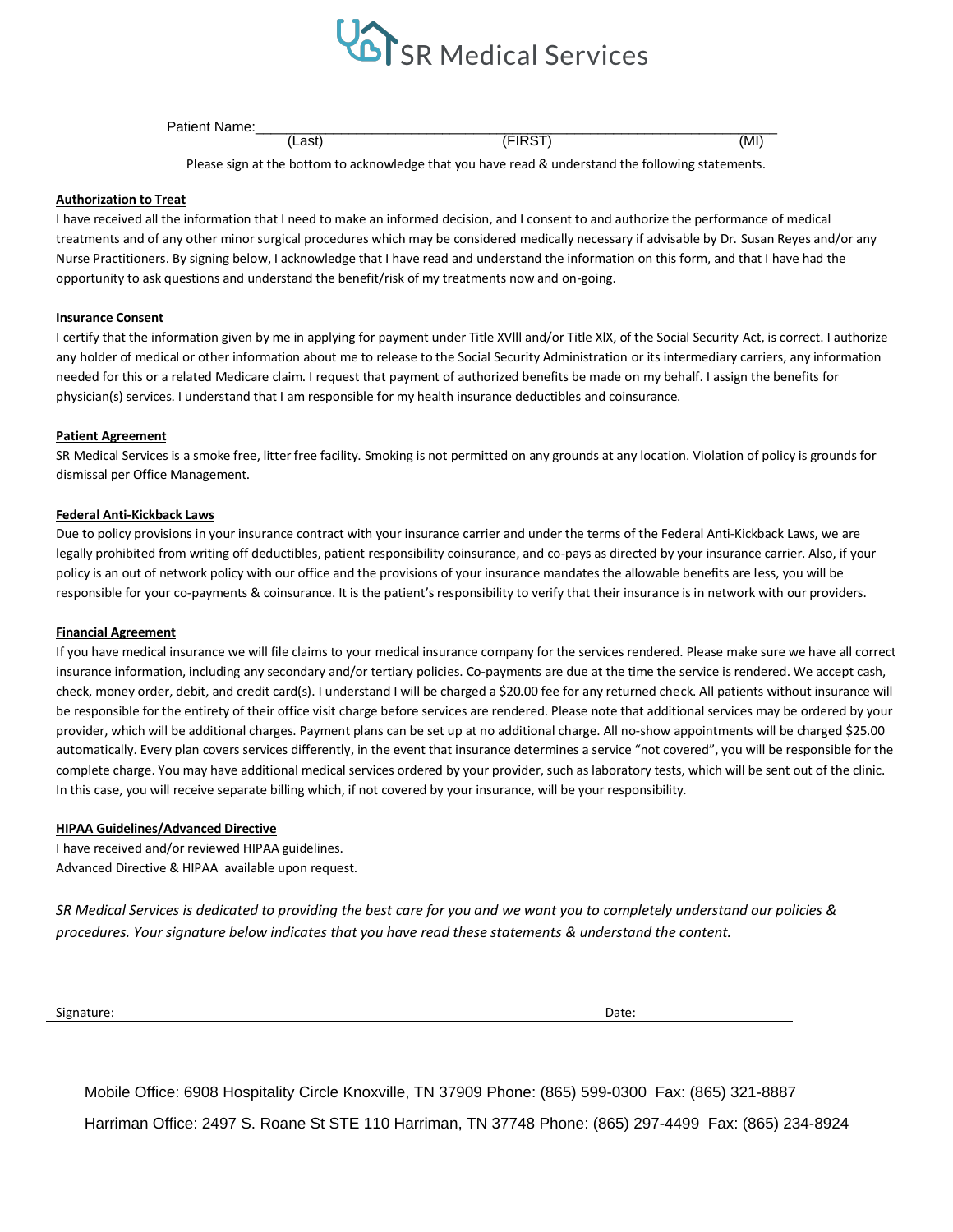

6908 Hospitality Circle Knoxville, TN 37909 P: (865) 599-0300 F: (865) 321-8887

2497 S. Roane St., Suite 110 Harriman, TN 37748 P: (865) 297-4499 F: (865) 234-8924

### PERSON SUPPORTED INFORMATION

|                                            | <b>RECORDS ARE TO BE RELEASED TO:</b> |  |  |  |  |
|--------------------------------------------|---------------------------------------|--|--|--|--|
|                                            |                                       |  |  |  |  |
|                                            |                                       |  |  |  |  |
|                                            |                                       |  |  |  |  |
|                                            |                                       |  |  |  |  |
| AND TO BE RECEIVED BY:                     |                                       |  |  |  |  |
| __ Mail ____Fax                            |                                       |  |  |  |  |
|                                            | <b>INFORMATION REQUESTED</b>          |  |  |  |  |
| Dates of Treatment to be Released Include: |                                       |  |  |  |  |

|  |  | or Specific Date of: |
|--|--|----------------------|
|  |  | or Specific Date of: |
|  |  | or Specific Date of: |

Materials to be Released Include:

Please release a copy of all my most recent records, including but not limited to, history & physical, discharge summary, operative notes, laboratory results, mental health records, substance abuse records, & diagnostic testing unless specific documents state otherwise.